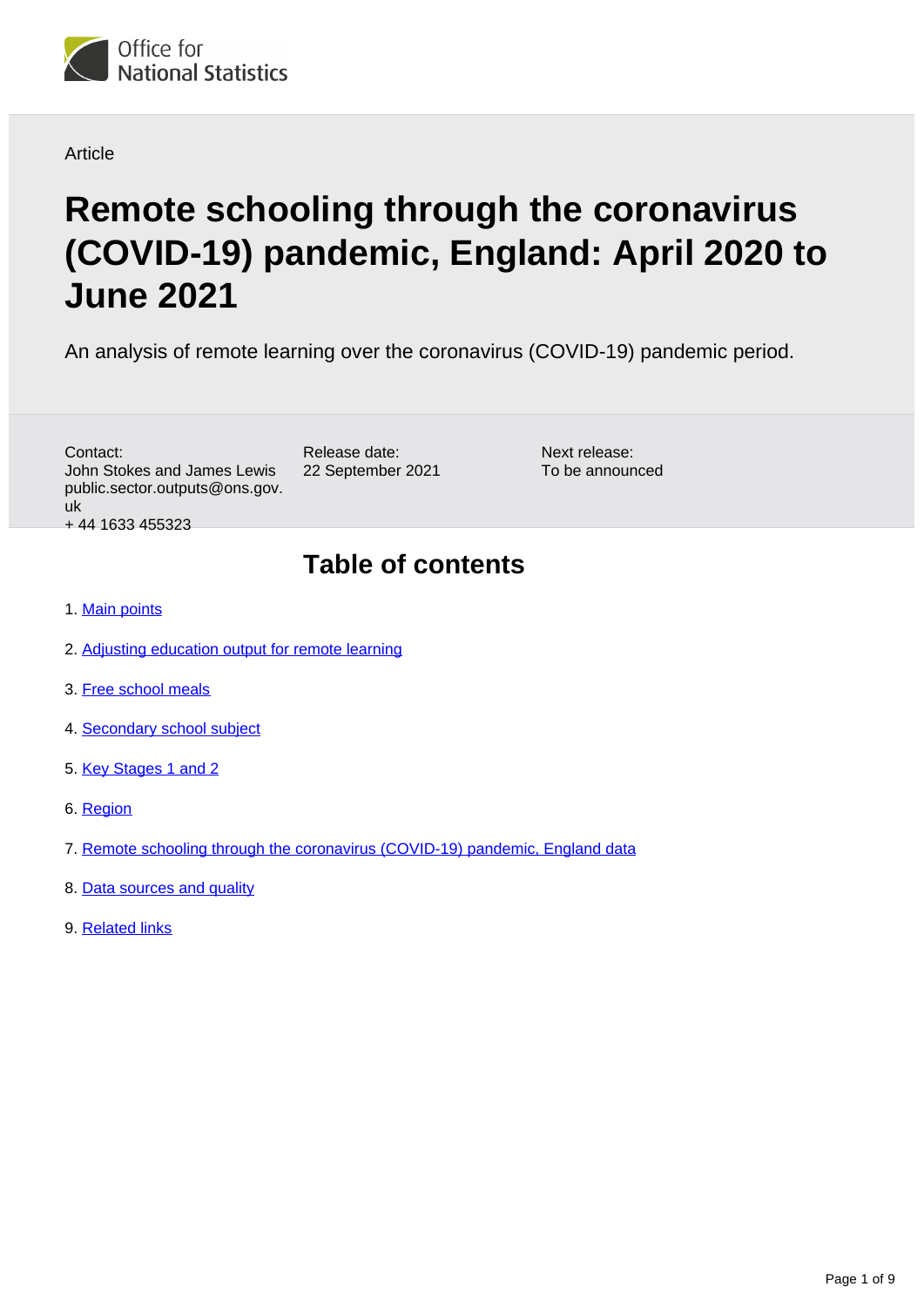# <span id="page-1-0"></span>**1 . Main points**

- Remote learning was, at best, a partial substitute for in-class teaching during the coronavirus (COVID-19) pandemic, as pupils covered substantially less material when working from home than their peers in the classroom, according to teacher assessments.
- The difference between the materials covered by remote and in-class pupils was larger for primary schools than for secondary schools; primary school pupils learning remotely covered a much smaller fraction of the learning materials than their in-class peers.
- The proportion of instruction dependent on parents was much higher for primary schools than for secondary schools, and much higher for pupils in Key Stage 1 (aged 5 to 7 years) than pupils in Key Stage 2 (aged 7 to 11 years).
- The difference between remote and in-class learning was particularly acute at schools with a higher proportion of pupils eligible for free school meals; remote learners at these schools covered a smaller fraction of in-class learning materials than remote learners at schools with a lower proportion of pupils eligible for free school meals
- Teachers at schools with lower proportions of pupils eligible for free school meals also reported pupils' learning being less dependent on parental instruction than teachers at schools with a higher proportion of pupils eligible for free school meals.
- Remote learning has been less effective for the teaching of some subjects than for others; teachers reported a larger reduction in materials covered by remote learners relative to in-school learners for arts, including design and technology than for other subjects.
- Data show little evidence of large differences in materials covered or dependence on parental instruction in different English regions.

# <span id="page-1-1"></span>**2 . Adjusting education output for remote learning**

The coronavirus (COVID-19) pandemic has had a profound impact on pupils, teachers and schools, as well as on the measurement of education output in the National Accounts. As set out in [Coronavirus and the impact on](https://www.ons.gov.uk/economy/grossdomesticproductgdp/articles/coronavirusandtheimpactonmeasuresofukgovernmenteducationoutput/2020-05-13)  [measures of UK government education output](https://www.ons.gov.uk/economy/grossdomesticproductgdp/articles/coronavirusandtheimpactonmeasuresofukgovernmenteducationoutput/2020-05-13), we modified our usual methods of measurement during the pandemic. We measured both the differences in the learning materials covered by remote learners compared with in-school learners and the dependence of the learning received by remote learners on the input of parents or guardians. This enabled us to account for differences in the quantity of education delivered to remote learners relative to in-school learners and discount for unpaid parental input which falls outside of the national accounts production boundary.

These two factors are combined to produce a full-time equivalent (FTE) "discount" factor, which is applied to remote learners, enabling us to count remote learners who might otherwise be excluded under our usual methods. The data we use to calculate this discount factor are collected by Teacher Tapp, who survey teachers across England.

In response to changes in education policy during the pandemic, we have had to change the precise questions we have used to capture these two factors. Full details of how our approach responded to policy throughout the pandemic can be found in Coronavirus and the impact on measures of UK government education output: March [2020 to February 2021.](https://www.ons.gov.uk/economy/grossdomesticproductgdp/articles/coronavirusandtheimpactonmeasuresofukgovernmenteducationoutput/march2020tofebruary2021)

The resulting materials and parental involvement factors, as well as the overall FTE discount, are shown for primary and secondary pupils in Figure 1. This analysis indicates that primary school pupils learning remotely covered a smaller fraction of the learning materials of their in-class peers and were more dependent on parental involvement than secondary school pupils. This likely reflects the greater independence of older pupils for whom remote learning is likely to have been more practicable than for many younger primary school pupils. As a consequence, we estimate that remote learning for secondary school pupils was a closer approximation to inclass learning than for primary school pupils, but for both groups remote learning was, at best, a partial substitute for in-class learning.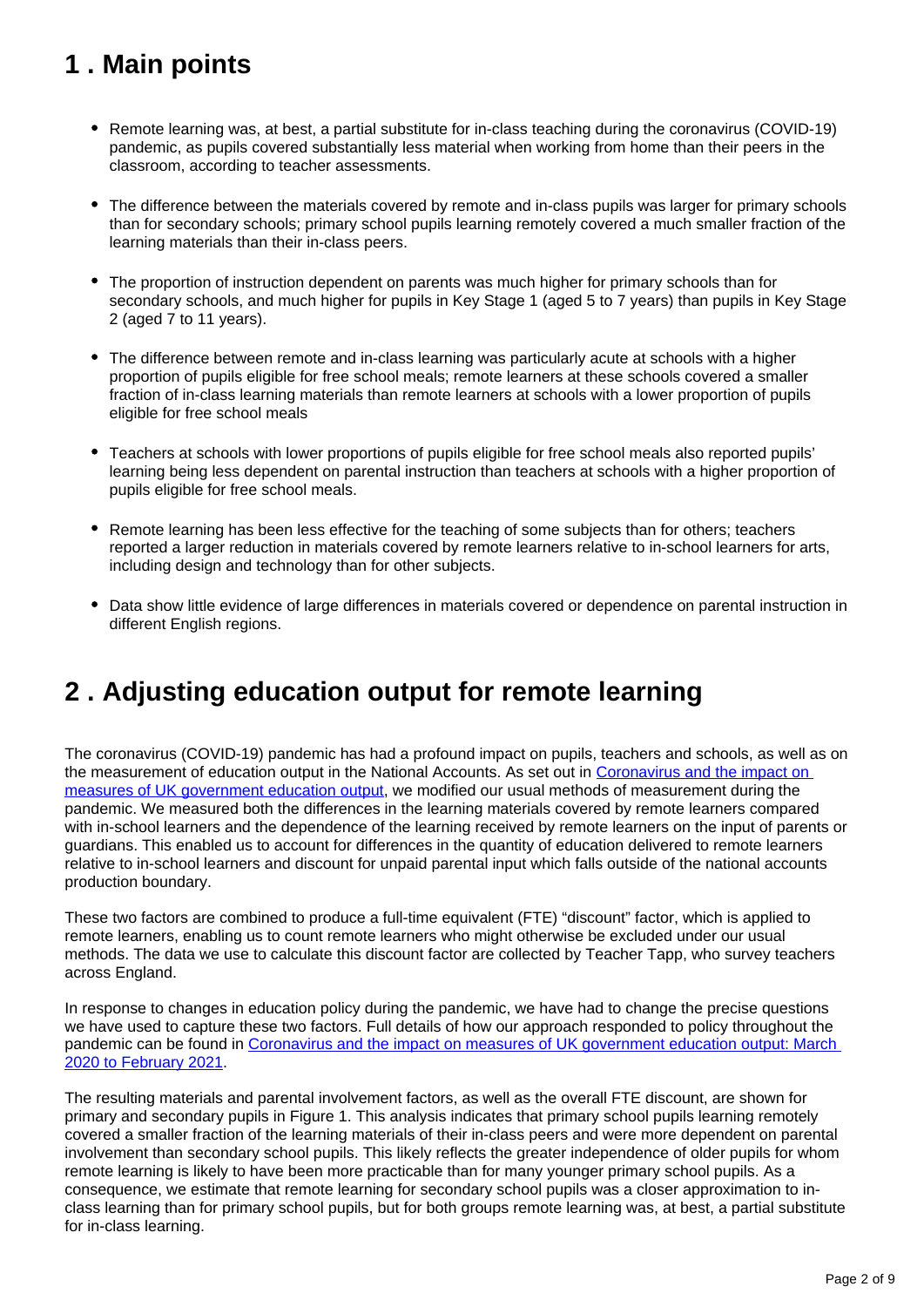### **Figure 1: Components of the remote learning full-time equivalent (FTE) factor differ substantially between school phases**

#### **Components of the remote learning FTE factor, April 2020 to June 2021, split by school phase**

#### **Notes:**

- 1. There are changes to the questions asked over time, see Section 2 for details.
- 2. Questions were not asked over the summer school break.
- 3. The overall remote learning FTE is calculated by multiplying the materials covered by the inverse of the parental involvement.

#### **Download the data**

#### [.xlsx](https://www.ons.gov.uk/visualisations/dvc1512/fig1/datadownload.xlsx)

Using these same data, it is also possible to examine these factors and the resulting discount by school and teacher characteristics.

While the data we use are weighted by Teacher Tapp to reflect the school population, some of these groups have considerably smaller underlying sample sizes than the aggregate data used in the National Accounts, leading to greater sample variation. These subgroups have consequently been selected based on the statistical significance of the variation between the groups within them (except for the regional breakdowns, which are included for interest).

Reflecting the focus of these data, which were collected with the express purpose of measuring education output in the National Accounts, this analysis will focus only on the amount of materials covered and parental input. Users who are interested in pupil outcomes over this period may be interested in Understanding Progress in the [2020/21 Academic Year \(PDF, 463KB\)](https://assets.publishing.service.gov.uk/government/uploads/system/uploads/attachment_data/file/962330/Learning_Loss_Report_1A_-_FINAL.pdf).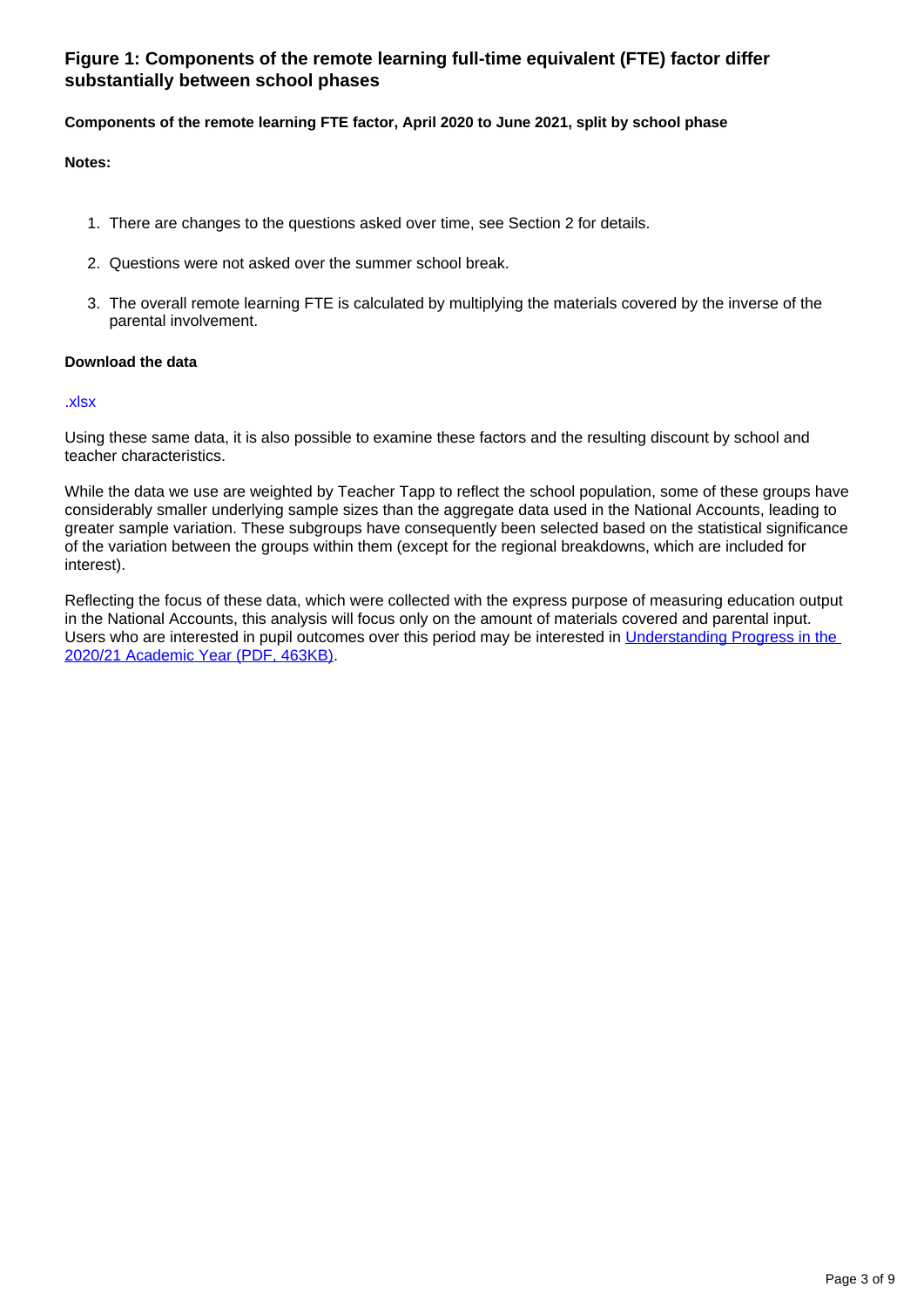# <span id="page-3-0"></span>**3 . Free school meals**

One of the most consistent differences in the remote learning experience across sub-groups is between schools in different free school meals (FSM) quartiles. FSM are available to children with parents who receive certain cash benefits (including income support) or receive universal credit with a household income of less than £7,400 a year (after tax and not including benefits). As a result, the proportion of FSM-eligible pupils in a school can be considered a proxy for the level of deprivation in that school, such as [Outcomes for pupils eligible for free school](https://assets.publishing.service.gov.uk/government/uploads/system/uploads/attachment_data/file/730977/FSM_and_SEND_outcomes-statistics.pdf)  [meals and identified with special educational needs \(PDF, 354KB\)](https://assets.publishing.service.gov.uk/government/uploads/system/uploads/attachment_data/file/730977/FSM_and_SEND_outcomes-statistics.pdf). A similar logic is used when calculating the [Index of Multiple Deprivation.](https://www.gov.uk/government/statistics/english-indices-of-deprivation-2019)

The measures of FSM eligibility we use are constructed by Teacher Tapp. They rank all schools in England by the proportion of their pupils who are eligible for FSM and divide this list into four equally sized groups. Quartile 1 is for schools with the smallest proportion of FSM-eligible pupils; Quartile 4 is for schools with the largest fraction of eligible pupils.

These data indicate that the gap between remote and in-class learners is larger for pupils at schools with high levels of FSM eligibility than for schools in less deprived areas (Figure 2). Teachers at schools in quartile 4 reported that they were able to cover less material with remote learners relative to in-school learners throughout the coronavirus (COVID-19) period. In contrast, teachers at schools in quartile 1 reported the material they had covered with remote learners was closer to what they were able to cover with in-school learners. Although this gap has narrowed slightly in recent months, the cumulative impact on the learning provided to pupils over this period appears to have been considerable.

There are several possible explanations for this pattern. Firstly, it could be that teachers from schools with the fewest FSM-eligible pupils may be able to rely more on pupils having access to appropriate technology for remote working. A National Foundation for Educational Research survey on [pupil engagement in remote learning \(PDF,](https://www.nuffieldfoundation.org/wp-content/uploads/2020/06/NFER_-schools_responses_to_covid_19_pupil_engagement_in_remote_learning.pdf)  [1.18MB\)](https://www.nuffieldfoundation.org/wp-content/uploads/2020/06/NFER_-schools_responses_to_covid_19_pupil_engagement_in_remote_learning.pdf) found that the proportion of pupils with little or no access to Information Technology (IT) in the most deprived schools (those in the top quintile for proportion of pupils eligible for FSM ) was double that of the least deprived schools. Teachers in the most deprived quintile of schools reported notably lower levels of pupil engagement than those in the middle quintile, and highlighted pupils with such limited IT access as being particularly difficult to engage. Teachers in the most deprived schools also reported lower levels of comunication with their pupils, only being in regular contact with an average of 50% of their pupils compared with 67% of pupils in the least deprived schools. A further possibility is that social problems associated with the deprivation that links with FSM have a greater impact on pupils learning remotely than when they are in school.

### **Figure 2: Remote learners in schools with the most free school meal (FSM)-eligible pupils covered relatively less material**

**Amount of learning material covered by schools for remote learners as a proportion of learning material covered by in-school learners, April 2020 to June 2021, split by FSM quartile**

#### **Notes:**

- 1. Questions were not asked over the school break in the summer.
- 2. Quartile 1 has the fewest FSM eligible pupils, whilst quartile 4 has the most.
- 3. There are changes to the questions asked over time, see Section 2 for details.

#### **Download the data**

#### [.xlsx](https://www.ons.gov.uk/visualisations/dvc1512/fig2/datadownload.xlsx)

Figure 3 shows that on average, pupils in the schools with the most FSM-eligible pupils were the most dependent on parental involvement in their learning. This gap was relatively large at the start of the pandemic but has also narrowed in recent months.

The factors driving this pattern may be the same as those driving the lower amount of learning materials covered by remote learners in schools with more FSM-eligible pupils. However, it is also possible that this reflects the availability of parental time, and a greater incidence of dual-worker households at schools with the fewest FSMeligible pupils.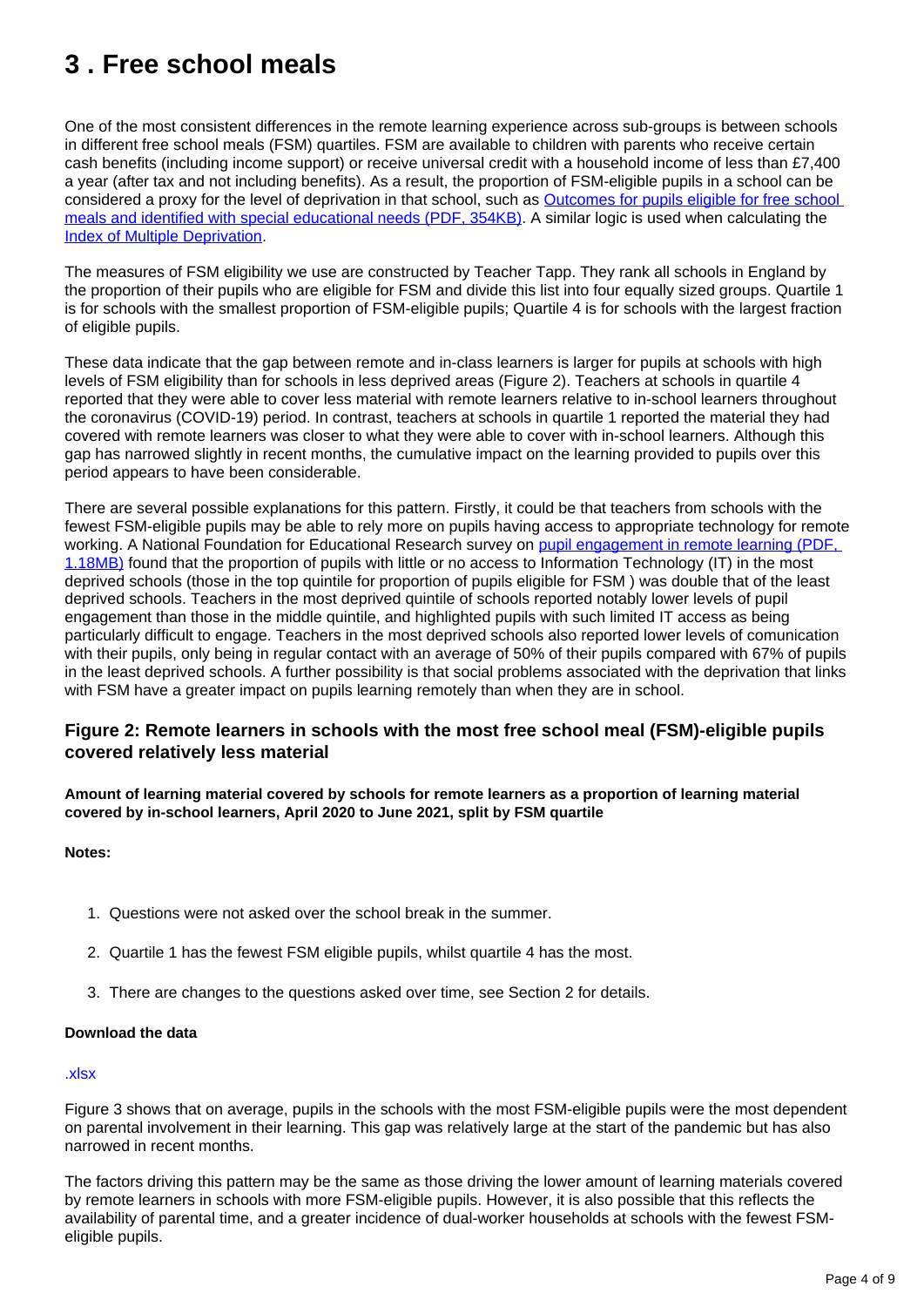### **Figure 3: Schools with the fewest free school meal (FSM)-eligible pupils required the least parental involvement**

**The proportion of learning received dependent on the input of parents for remote learners, April 2020 to June 2021, split by FSM quartile**

**Notes:**

- 1. Questions were not asked over the school break in the summer.
- 2. Quartile 1 has the fewest FSM-eligible pupils, whilst quartile 4 has the most.

#### **Download the data**

[.xlsx](https://www.ons.gov.uk/visualisations/dvc1512/fig3/datadownload.xlsx)

# <span id="page-4-0"></span>**4 . Secondary school subject**

The switch to remote learning during the coronavirus (COVID-19) pandemic also appears to have had a more pronounced impact in some school subject areas than in others. The secondary school data we collect from Teacher Tapp for use in the National Accounts indicates that the teaching of "arts including design and technology" has been particularly affected. Secondary school pupils that were remote learning in these subjects appear to have been able to cover significantly less material than their in-class peers (Figure 4). This gap has been relatively stable over the course of the pandemic.

This result is consistent with parents' views reported in the [Ofsted Annual Parents Survey,](https://www.gov.uk/government/publications/annual-parents-survey) which asked about the subjects parents felt had been sufficiently covered during the COVID-19 period. They also seem intuitive, given the inherent difficulty of providing equivalent teaching to remote learners without equipment such as workshop tools or musical instruments in these subjects.

By contrast, subjects which can be readily taught without physical materials appear to have been less affected by the switch to remote learning. The secondary teaching of humanities is consistently the subject area where the amount of materials covered by remote learners is most similar to in-school learners, while mathematics and English perform similarly.

### **Figure 4: Arts teachers report remote learners covered less material compared with inschool learners**

**Amount of learning material covered by schools for remote learners as a proportion of learning material covered by in-school learners for secondary school pupils, April 2020 to June 2021, split by teacher subject**

**Notes:**

- 1. Questions were not asked over the school summer holidays.
- 2. There are changes to the questions asked over time, see **[Section 2](https://www.ons.gov.uk/peoplepopulationandcommunity/educationandchildcare/articles/remoteschoolingthroughthecoronaviruscovid19pandemicengland/april2020tojune2021#adjusting-education-output-for-remote-learning)** for details.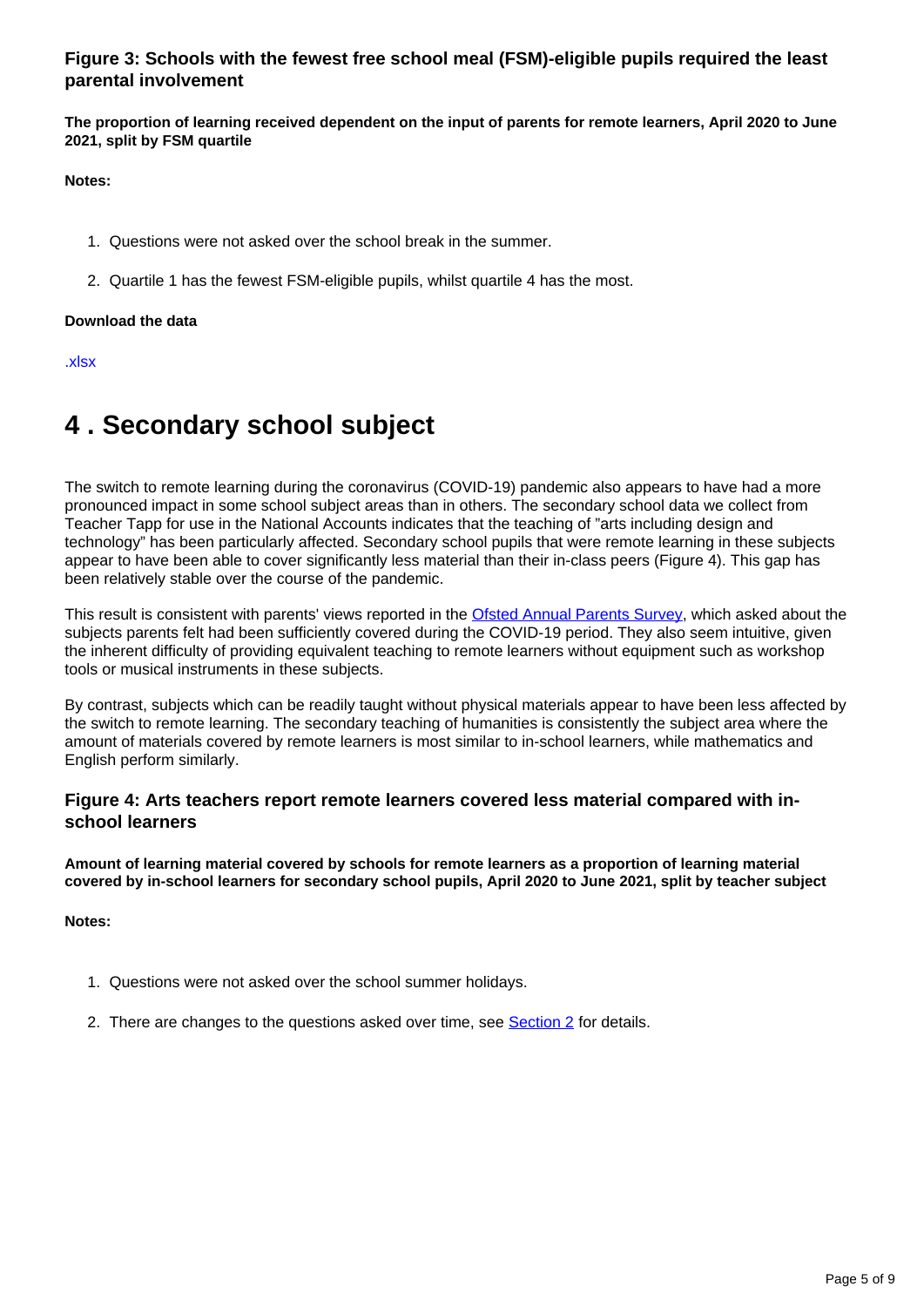#### **Download the data**

#### [.xlsx](https://www.ons.gov.uk/visualisations/dvc1512/fig4/datadownload.xlsx)

The subjects "arts including design and technology" and "other including physical education (PE)" also appear to have been more dependent on parental instruction over the pandemic (Figure 5). The data we collect from Teacher Tapp indicates that the importance of parents to secondary instruction has fallen on average during the pandemic, possibly reflecting teachers' adaption to this new teaching medium. However, "arts including design and technology" and "other including physical education (PE)" have recorded among the highest levels of dependence of instruction at home over the pandemic, and do not display exactly the same pattern of falling dependence evident in other subject areas.

### **Figure 5: Pupils required more parental involvement in remote learning for arts and PE than in other subjects**

**The proportion of learning received dependent on the input of parents for remote learners in secondary schools, April 2020 to June 2021, split by teacher subject**

**Notes:**

- 1. PE is physical education.
- 2. Questions were not asked over the school summer holidays.

#### **Download the data**

[.xlsx](https://www.ons.gov.uk/visualisations/dvc1512/fig5/datadownload.xlsx)

# <span id="page-5-0"></span>**5 . Key Stages 1 and 2**

Unlike secondary school teachers, primary school teachers typically teach a consistent class of pupils rather than teaching a subject to several classes. Reflecting this pattern of specialism, our Teacher Tapp data splits responding primary school teachers into those who teach Key Stage 1 (aged 5 to 7 years) and Key Stage 2 (aged 7 to 11 years). Early years teachers (children aged 4 years and under, including reception classes) are not included in this sample.

Parents have been essential for the delivery of education to primary school age pupils during the coronavirus (COVID-19) pandemic and have been particularly important at Key Stage 1. According to the teacher assessments gathered by Teacher Tapp, around 60% of the learning at Key Stage 1 was dependent on parental instruction for the first nine months of the pandemic, falling to closer to 40% in recent months (Figure 6). At Key Stage 2 their role remains important, but at a lower level; for this group, parents accounted for between a third and around a fifth of the learning covered.

These results suggest that the difference in parental dependence between primary and secondary age pupils is in large part driven by the Key Stage 1 pupils. These intuitive results highlight that younger pupils, who are just starting to learn to read, write and use digital media, clearly have much less independent learning potential than pupils a few years older, and how much of their learning has been dependent on parents during the pandemic.

### **Figure 6: Key Stage 1 pupils' learning is more dependent on parental involvement than older pupils**

**The proportion of learning received dependent on the input of parents for remote learners in primary schools, April 2020 to June 2021, split by pupil Key Stage**

**Notes:**

1. Questions were not asked over the school summer holidays.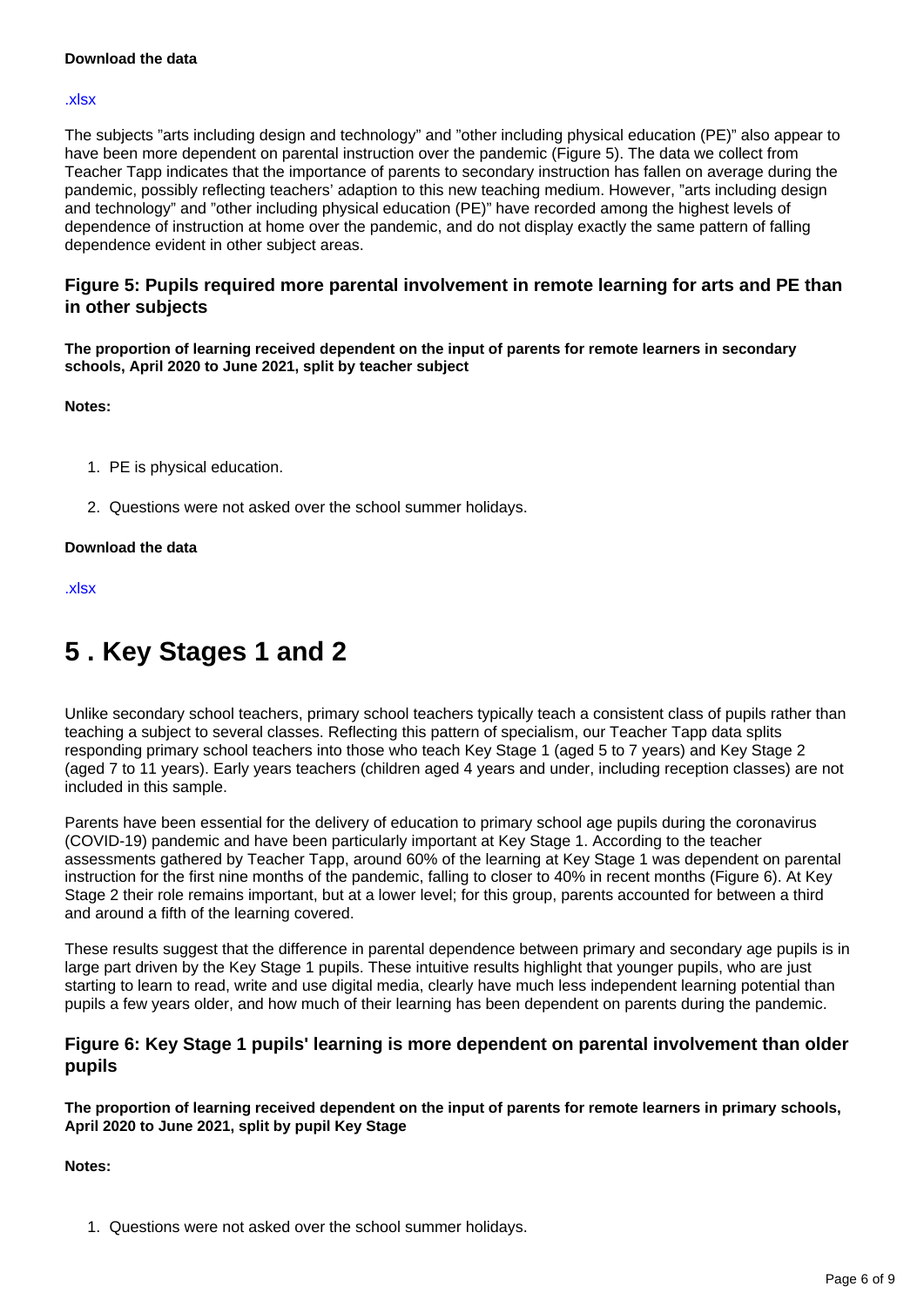#### **Download the data**

#### [.xlsx](https://www.ons.gov.uk/visualisations/dvc1512/fig6/datadownload.xlsx)

Although parents have played a much larger role in instructing Key Stage 1 pupils than older Key Stage 2 pupils, there is much less evidence that this has affected the materials these pupils have covered. Figure 7 shows that while remote learners in Key stages 1 and 2 have both covered less than their in-class peers, there is relatively little difference between them.

### **Figure 7: Key Stage 1 teachers report remote learners covered less material relative to inclass learners**

**Amount of learning materials covered by schools for remote learners as a proportion of learning materials covered by in-school learners in primary schools, April 2020 to June 2021, split by pupil Key Stage**

#### **Notes:**

- 1. Questions were not asked over the school summer holidays.
- 2. There are changes to the questions asked over time, see **[Section 2](https://www.ons.gov.uk/peoplepopulationandcommunity/educationandchildcare/articles/remoteschoolingthroughthecoronaviruscovid19pandemicengland/april2020tojune2021#adjusting-education-output-for-remote-learning)** for details.

#### **Download the data**

#### [.xlsx](https://www.ons.gov.uk/visualisations/dvc1512/fig7/datadownload.xlsx)

One potential explanation for this could be that within a primary school, the resources for all pupils may well be fairly uniform, for instance use of the same online learning platforms to provide resources to children. Data from the [National Foundation for Educational Research \(PDF, 1.18MB\)](https://www.nuffieldfoundation.org/wp-content/uploads/2020/06/NFER_-schools_responses_to_covid_19_pupil_engagement_in_remote_learning.pdf) survey on remote learning does appear to show a negative relationship between a pupil being in Key Stage 1 and their engagement with remote learning, but this finding is only weakly statistically significant.

# <span id="page-6-0"></span>**6 . Region**

It is possible to use the data we receive from Teacher Tapp to examine differences in the experience of remote learning by English region. Figures 8a and 8b show how the remote learning full-time equivalent (FTE) factor varies by region, for primary and secondary schools respectively. To ensure an adequate sample size we have merged some regions in this analysis.

Taken together, there is little evidence here that remote learning has been significantly more successful in any one region than another. For primary teaching, the South West region reports that remote learning was the closest approximation to in-class teaching for much of the course of the coronavirus (COVID-19) pandemic, while Yorkshire and the North East is consistently among the lowest reporting regions. However, the differences here are mostly not statistically significant and may reflect sample variation, particularly for primary schools where sample sizes are smaller. For secondary teaching, the extent of regional variation is smaller still.

### **Figure 8a: Remote learning full time equivalent (FTE) in primary schools was often slightly higher in the South West**

**Primary school remote learning FTE factor, April 2020 to June 2021, split by English region**

#### **Notes:**

1. Questions were not asked over the school summer holidays.

#### **Download the data**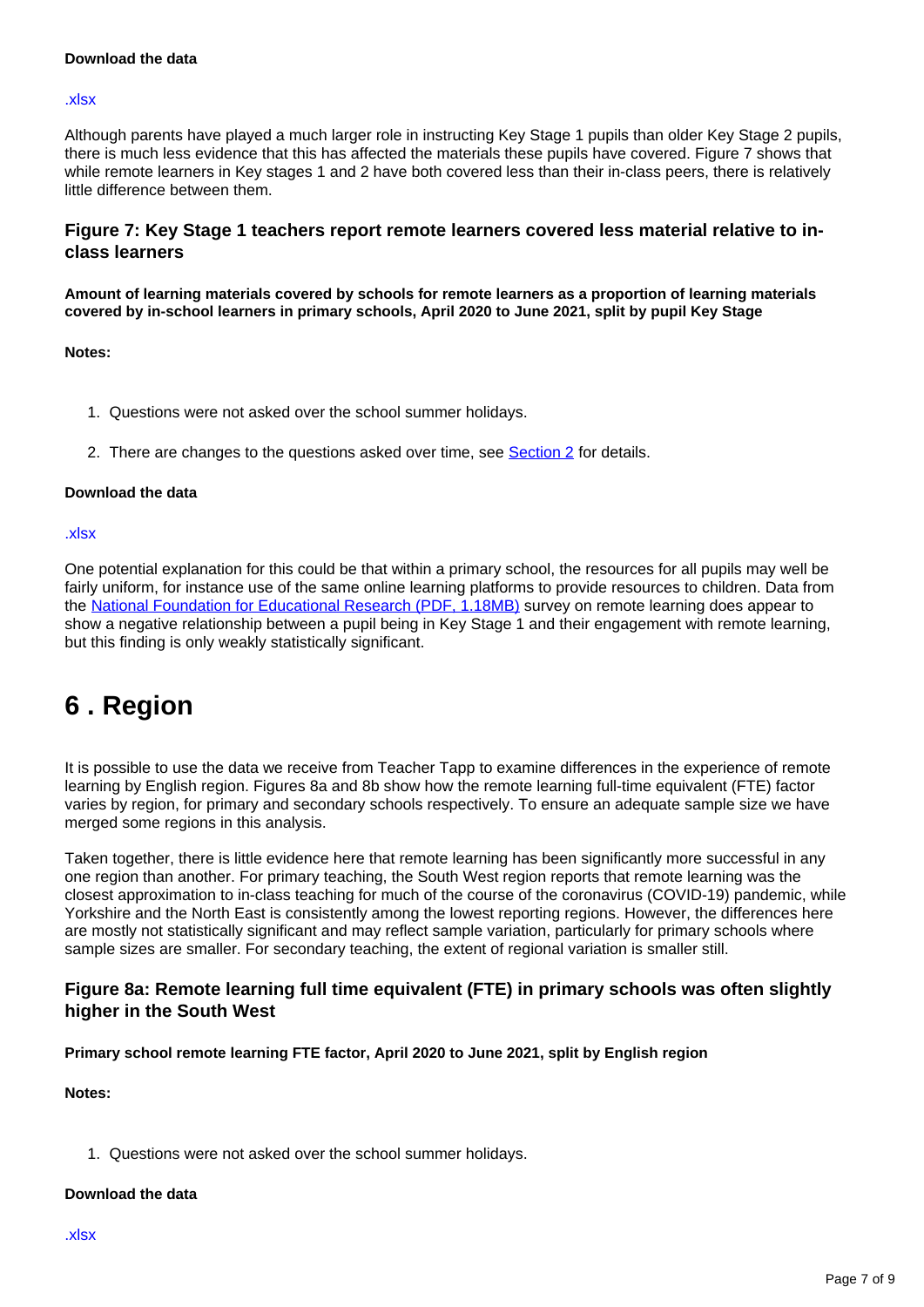**Figure 8b: There is little variation in remote learning full time equivalent (FTE) for secondary schools across England**

**Secondary school remote learning FTE factor, April 2020 to June 2021, split by English region**

**Notes:**

1. Questions were not asked over the school summer holidays.

#### **Download the data**

[.xlsx](https://www.ons.gov.uk/visualisations/dvc1512/fig8b/datadownload.xlsx)

# <span id="page-7-0"></span>**7 . Remote schooling through the coronavirus (COVID-19) pandemic, England data**

[Remote schooling through the coronavirus \(COVID-19\) pandemic, England](https://www.ons.gov.uk/peoplepopulationandcommunity/educationandchildcare/datasets/remoteschoolingthroughthecoronaviruscovid19pandemicengland) Dataset | Released 22 September 2021 Data on the amount of learning materials covered by pupils and the dependence of remote learning on parental input in over the COVID-19 pandemic period.

# <span id="page-7-1"></span>**8 . Data sources and quality**

[Teacher Tapp](https://teachertapp.co.uk/) is a survey run by Educational Intelligence Limited which asks teachers in England a range of multichoice questions about their job. The survey is sent out in the last school week of each month. The results are weighted using the English School Workforce Census (on the basis of the sex, age and leadership status of teachers and on the region and setting of the school) and the resulting information is used to inform policy debates. For this analysis, the data received are in a monthly format and come pre-stratified into the groups discussed above. Any subgroup with too few responses is removed from the data to avoid issues of disclosure.

Data can be found in the **accompanying dataset**.

The main strengths of the Teacher Tapp data are:

- it is available quickly after the reporting period and the monthly periodicity is sufficiently frequent to respond to changes in educational policy, such as school closures
- the ability to split the teachers into many sub-groups while controlling for school phase allows for deeper understanding of aggregate trends
- the results are weighted by teacher demographics to account for potential underreporting by teachers from some groups

The main limitations of the Teacher Tapp data are: